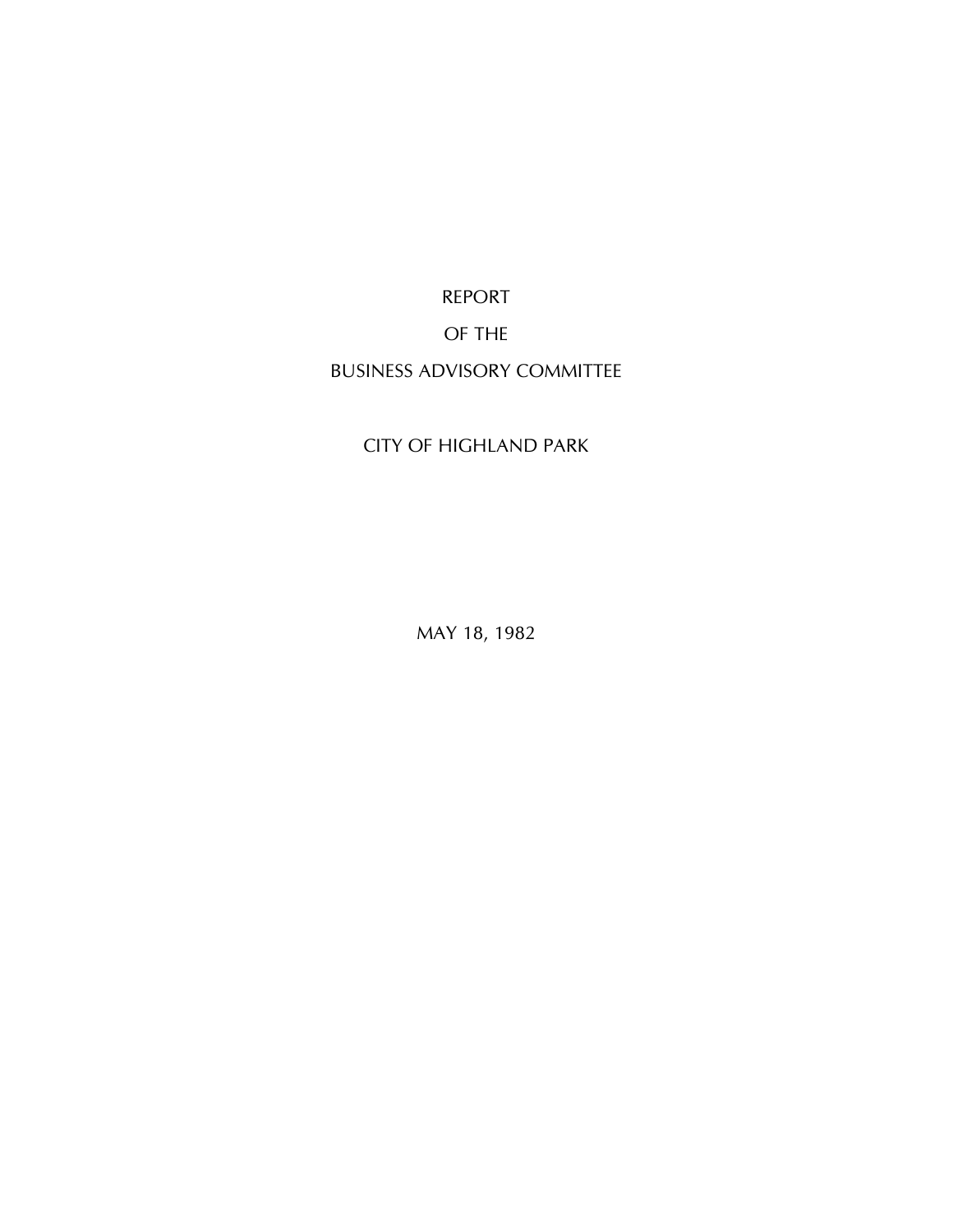#### BUSINESS ADVISORY COMMITTEE MEMBERSHIP

CHAIRMAN — DR. FRANCIS KORNEGAY

JOSEPH P. ALAM PHILLIP PIERCE MANAGING PARTNER WALTER & COMPANY KERR & FORSTER

DON J. PIZZIMENTI KATHLEEN COPELAND VICE PRESIDENT, COMMUNITY ATTORNEY & GOVERNMENTAL AFFAIRS HIGHLAND PARK DETROIT EDISON

GARRY CRAWFORD JOHN POUPOER GENERAL MANAGER PRESIDENT SEARS **HELM CORPORATION** 

JAMES HILL, JR. THE STATE HARWOOD RYDHOLM VICE PRESIDENT FIRST FEDERAL SAVINGS AND LOAN ASSOCIATION RICHARD YOUNG

ELMER KELLER VICE PRESIDENT MANUFACTURERS NATIONAL BANK DAVID ZIMMERMAN

MIKE MUST PRESIDENT DETROIT CITY CREAMERY

VICE PRESIDENT DETROIT OSTEOPATHIC HOSPITAL

PRESIDENT MEDICAL ARTS

CONSULTANT: WALTER DOUGLAS NEW DETROIT, INC.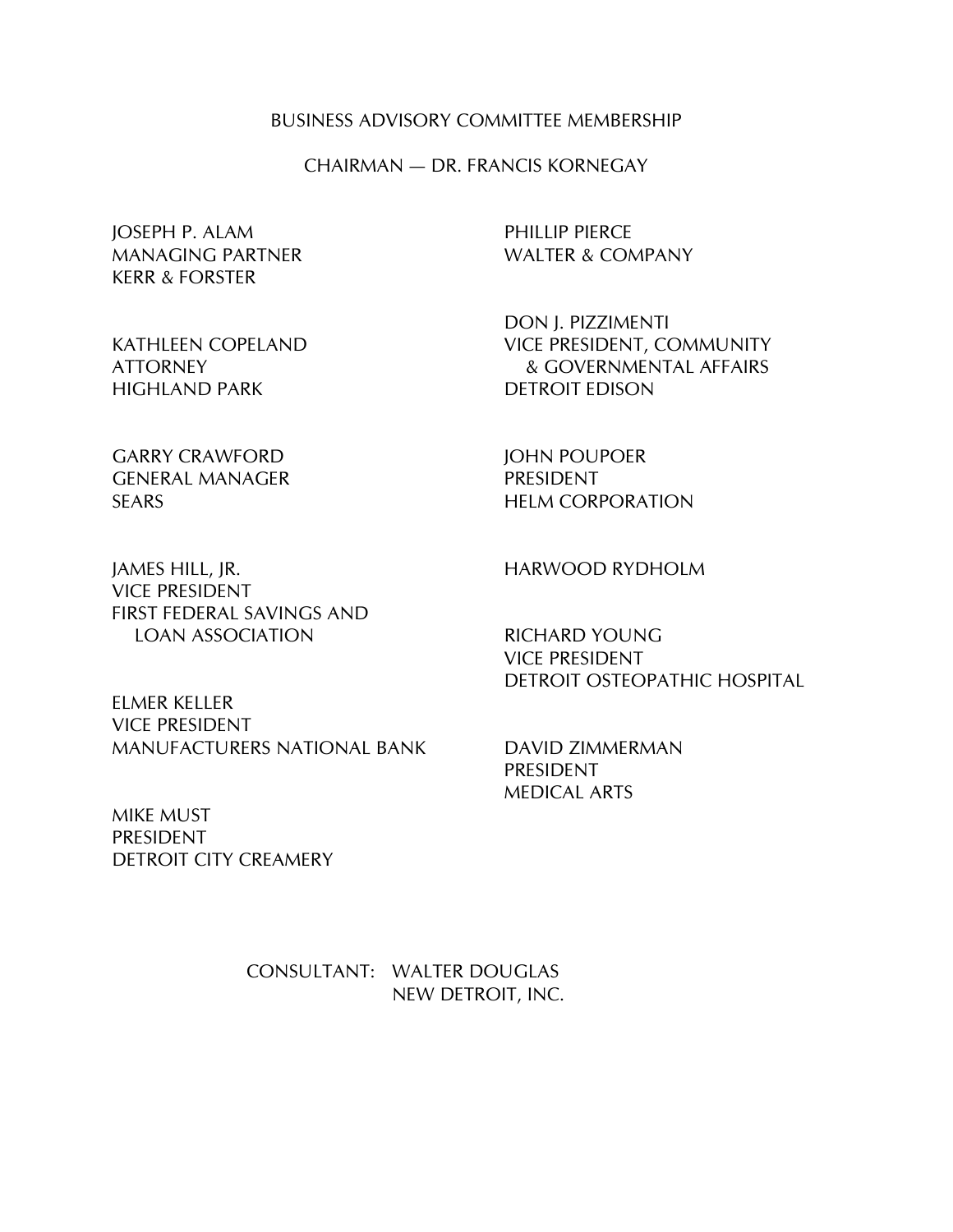### BUSINESS ADVISORY COMMITTEE

MAY 18, 1982

The Hon. Robert Blackwell Mayor City of Highland Park Michigan

Dear Mayor Blackwell

Pursuant to your request the Business Advisory Committee which you appointed has analyzed the fiscal crisis that confronts the City of Highland Park. The full Business Advisory Committee held three meetings and sub-committees held a number of meetings to review and make recommendations on specific issues. The Committee reviewed the reports which you had requested from the Citizens Research Council of Michigan and the State of Michigan Task Force on Highland Park as well as materials provided by the City's financial staff.

,As indicated in the attached report of the Business Advisory Committee, the City had an accumulated deficit in-excess of \$3.5 million as of June 30, 1981, and faces a potential further increase in the accumulated deficit to \$5.8 million as of June 30, 1982, which includes about \$1 million in pension payments owed to retirants and beneficiaries of the police-fire pension system.

If the City is to become fiscally viable, it is imperative that it balance its 1982-83 operating budget and that it develop a longer-range plan to eliminate its accumulated deficit. The Committee understands that these are essential pre-conditions to receiving emergency loans from the State which will help the City to meet its cash obligations in a timely manner.

Specifically, the Business Advisory Committee recommends the following:

- \* The City should adopt and adhere to a balanced budget for fiscal year 1982-83 including no more than 249 full-time employees.
- \* The City should negotiate contracts with its employees that bring labor costs in line with the City's ability to pay.
- \* The City should contribute the constitutionally-required minimum contribution to both the Policemen and Firemen Retirement System (\$2.5 million in 1982- 83) and the Employees Retirement System (\$1 million in 1982-83) and should examine options available to legally limit future pension liabilities.
- \* The City should hire a qualified, full-time chief financial officer to oversee and control the 1982-83 budget and future budgets.

(Contd.)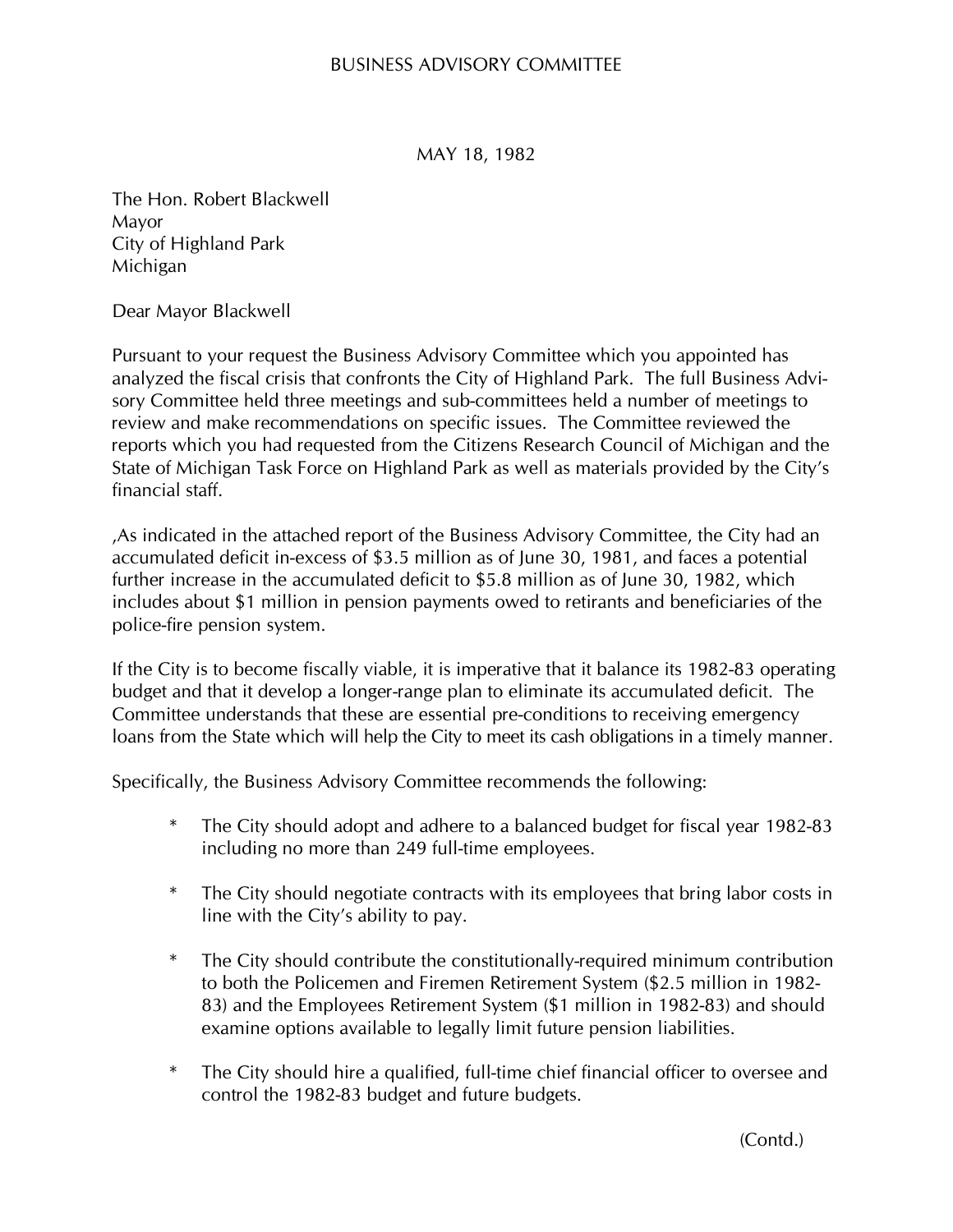The Hon. Robert Blackwell—2 May 18, 1982

- \* The City of Highland Park should establish and meet a more timely schedule of audits of all city operations.
- \* The City should continue its efforts to increase the collection of monies owed to the City including property and income taxes, fines, and water bills. To this end, collection procedures should be centralized and the City should join the State of Michigan local income tax audit program.
- \* The City should assure that it meets the conditions of the State local emergency financial assistance loan board.
- \* The City should submit to the voters and the voters should approve the proposed increase in the Highland Park city income-tax to 2 percent for residents and corporations and 1 percent for nonresidents.

While the Business Advisory Committee recognizes that implementation of these recommendations will require sacrifices by City employees, residents and taxpayers, such actions are essential to the future of the City. The Business Advisory Committee will be pleased to provide such further assistance as may be requested.

Sincerely

/S/ Francis Kornegay

Chairman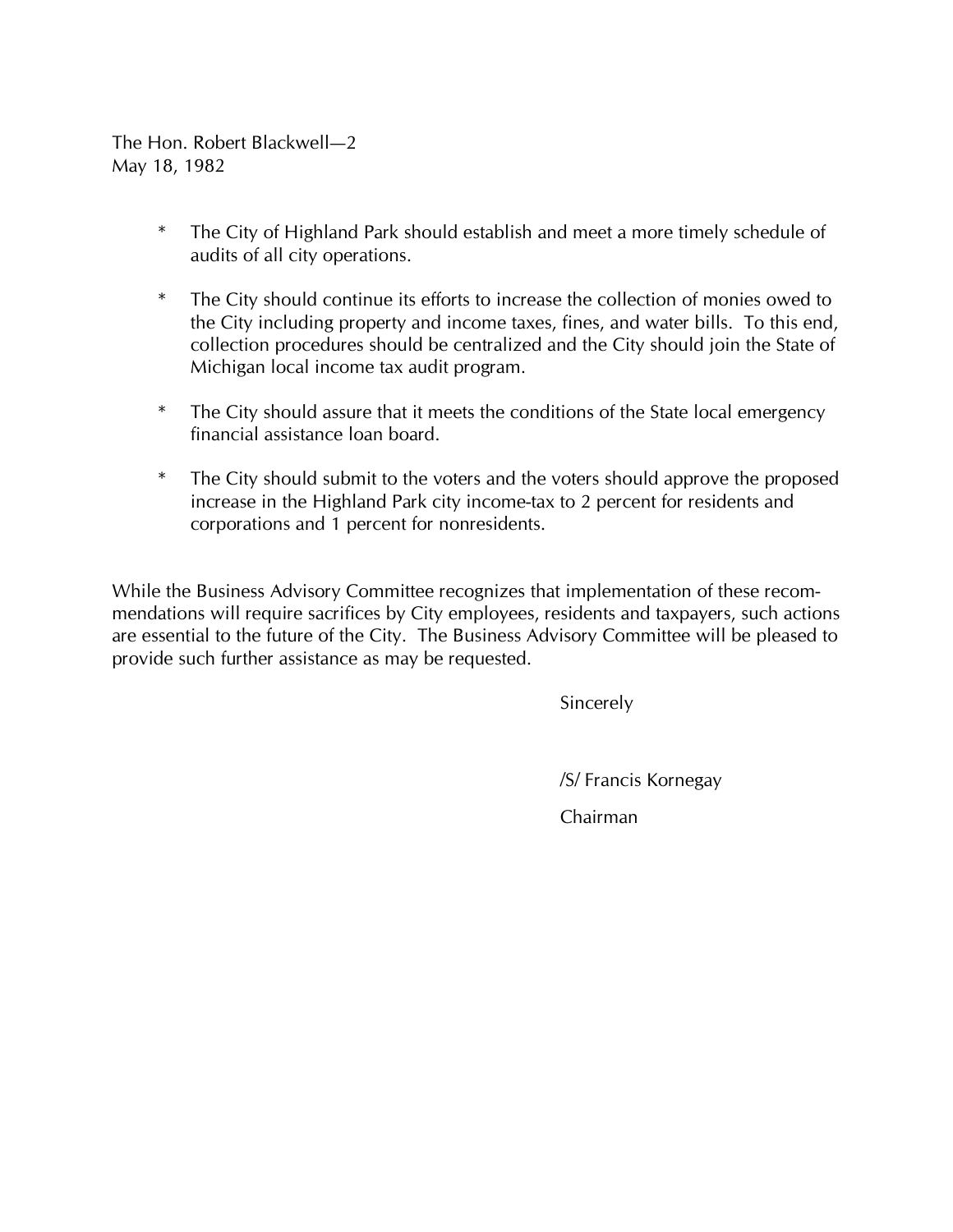### BUSINESS ADVISORY COMMITTEE REPORT

The committee's examination of the financial condition of the city revealed that expenditures have, over the past two fiscal years, substantially exceeded city revenues. During the 1979-80 fiscal year, operating expenditures were greater than operating revenues by \$1.3 million and the year-end accumulated deficit was \$1.4 million. Preliminary audit figures for FY1980-81 show that expenditures exceeded revenues by \$2.2 million and the accumulated deficit grew to \$3.5 million. The committee believes that annual audits should be completed in a more timely fashion. The city should expedite the preparation of financial records so that future audits can be performed in accordance with time requirements established under state law.

While the current fiscal year does not end until June 30, 1982, the committee found that the best available estimates show expenditures in excess of revenues by about \$2.2 million. Expenditure estimates for the current year include \$870,000 due to police and fire retirees for 1981-82 benefits which have not yet been paid. In addition, the estimates include \$140,000 for pension benefit increases due to police and fire retirees, retroactive to July 1, 1981, as a part of the recent arbitration award for current police and fire employees. It now appears that the city will end the current year with an accumulated deficit of \$5.8 million.

In an effort to cope with the ever-increasing deficit situation, the city has reduced the work force over the past three years from 502 full-time positions in 1979-80 to the budgeted level of 332 positions for the current fiscal year. The proposed 1982-83 budget provides a further reduction to 249 full-time positions. The proposed level of 249 positions would provide Highland Park with a work force comparable in number to other similar-sized Michigan cities.

As a result of the city's critical financial condition, the committee feels that the city must hold the line in labor contract negotiations. Salary increases at this time would not only exacerbate the budget situation, but also the city's pension funding difficulties since salary increases for current employees translates directly into higher pension costs and benefits.

The committee explored the delinquent property tax problem as well as other revenue collection difficulties faced by the city. For the current fiscal year approximately \$560,000 in property taxes are now delinquent, or approximately 12% of the total levy. In addition, the city placed approximately \$500,000 of delinquent water bills on the property tax rolls this year. The city must develop a system to enhance property tax and water bill collections. In order to insure compliance in the payment of individual income tax, the city should participate in the reciprocal exchange of income tax information program administered by the state department of treasury.

For the 1982-83 fiscal year, the city must take positive steps to bring expenditures in line with available revenues. The proposed reduction in personnel to 249 full-time positions for the 1982-83 fiscal year is a step in that direction. The committee recommends that at no time during the fiscal year should full-time employment exceed 249 positions. Additionally, the city must hold employee salaries at the 1981-82 level. The proposed budget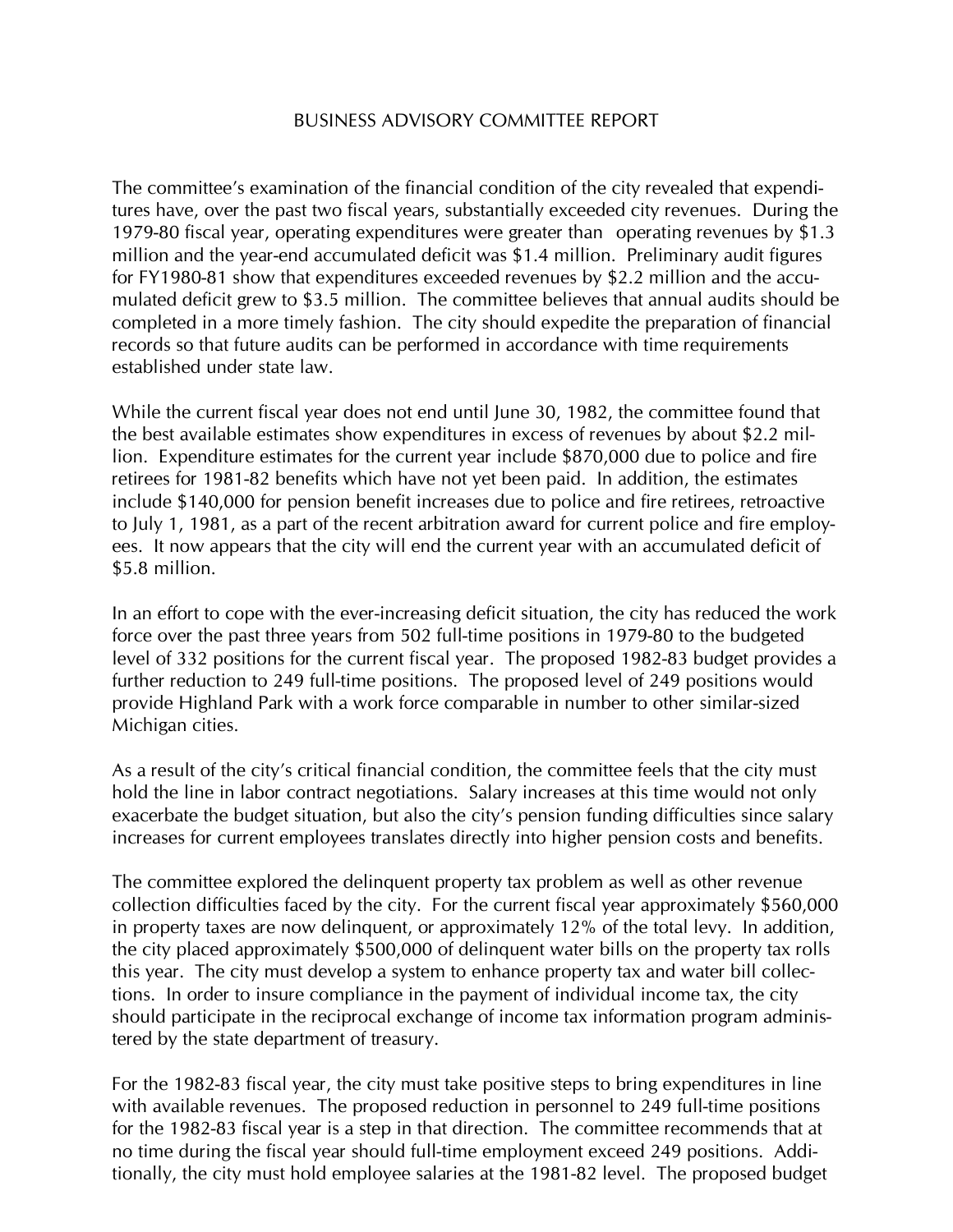is based on a continuation of the current year agreement to pay employees 36 hours pay for 32 hours work. The 6-week employee lay-offs in effect during the current year are to be discontinued July 1, 1982. At this time, this appears to be a reasonable employee compensation plan. The city should, however, attempt in future years to pay employees only for those hours actually worked.

Finally, the city must begin making the constitutionally required contributions to the employee pension systems. The city must make annual payments in excess of the payout to retirees in order to begin meeting legal requirements and begin building reserves in the system. It is estimated that approximately \$3.5 million in employer contributions are required for the 1982-83 fiscal year to meet the constitutional funding requirements.

The Business Advisory Committee offers the following specific recommendations:

- The City should adopt and adhere to a balanced budget for fiscal year 1982-83 including no more than 249 full-time employees.
- \* The City should negotiate contracts with its employees that bring labor costs in line with the City's ability to pay.
- \* The City should contribute the constitutionally-required minimum contribution to both the Policemen and Firemen Retirement System (\$2.5 million in 1982-83) and the Employes Retirement System (\$1 million i-til982-83) and should examine options available to legally limit future pension liabilities.
- \* The City should hire a qualified, full-time chief financial officer to oversee and control the 1982-83 budget and future budgets.
- \* The City of Highland Park should establish and meet a more timely schedule of audits of all city operations.
- \* The City should continue its efforts to increase the collection of monies owed to the City including property and income taxes, fines, and water bills. To this end, collection procedures should be centralized and the City should join the State of Michigan local income tax audit program.
- \* The City should assure that it meets the conditions of the State local emergency financial assistance loan board.
- \* The City should submit to the voters and the voters should approve the proposed increase in the Highland Park city income tax to 2 percent for residents and corporations and 1 percent for nonresidents.

It is clear that the expenditure reductions noted above will be inadequate, by themselves, to balance Highland Park's budget for 1982-83 or to provide a basis for stability in city finances in the future. The only vehicle for providing adequate revenue is the increase in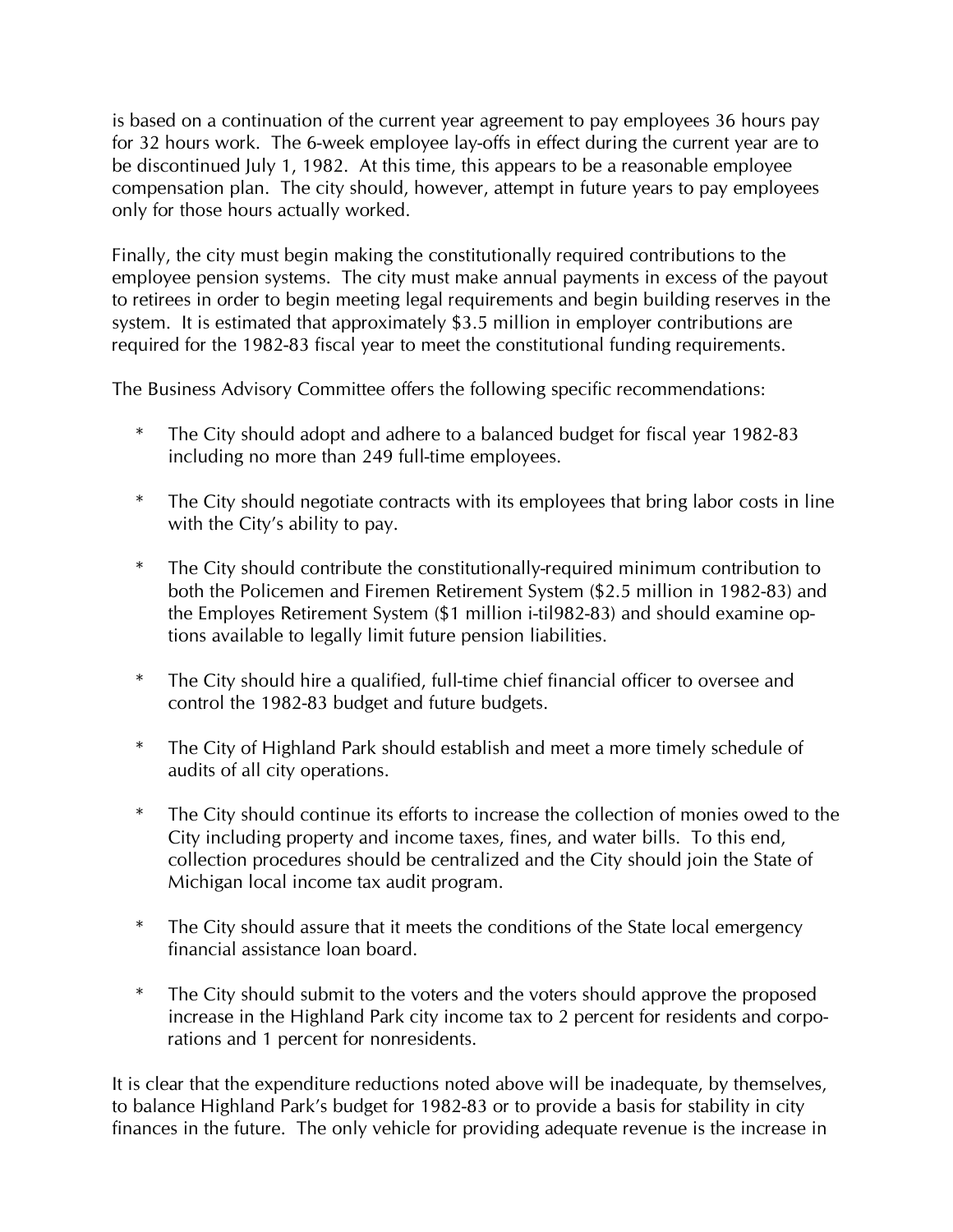the city income tax. In this way, a portion of the burden of bringing balance to the city's finances will be shared by city employees, the users of city services, and city taxpayers, alike.

The committee therefore concludes that the proposed increase in the city income tax to 2 percent on residents and corporations and 1 percent on nonresidents is necessary. At the same time, the committee emphasizes that immediate action must be taken to assure the adoption of its recommendations for expenditure reduction and the meeting of pension obligations. Vigorous action in these areas is absolutely necessary to permit the future survival of the City of Highland Park and the orderly provision of services to its citizens.